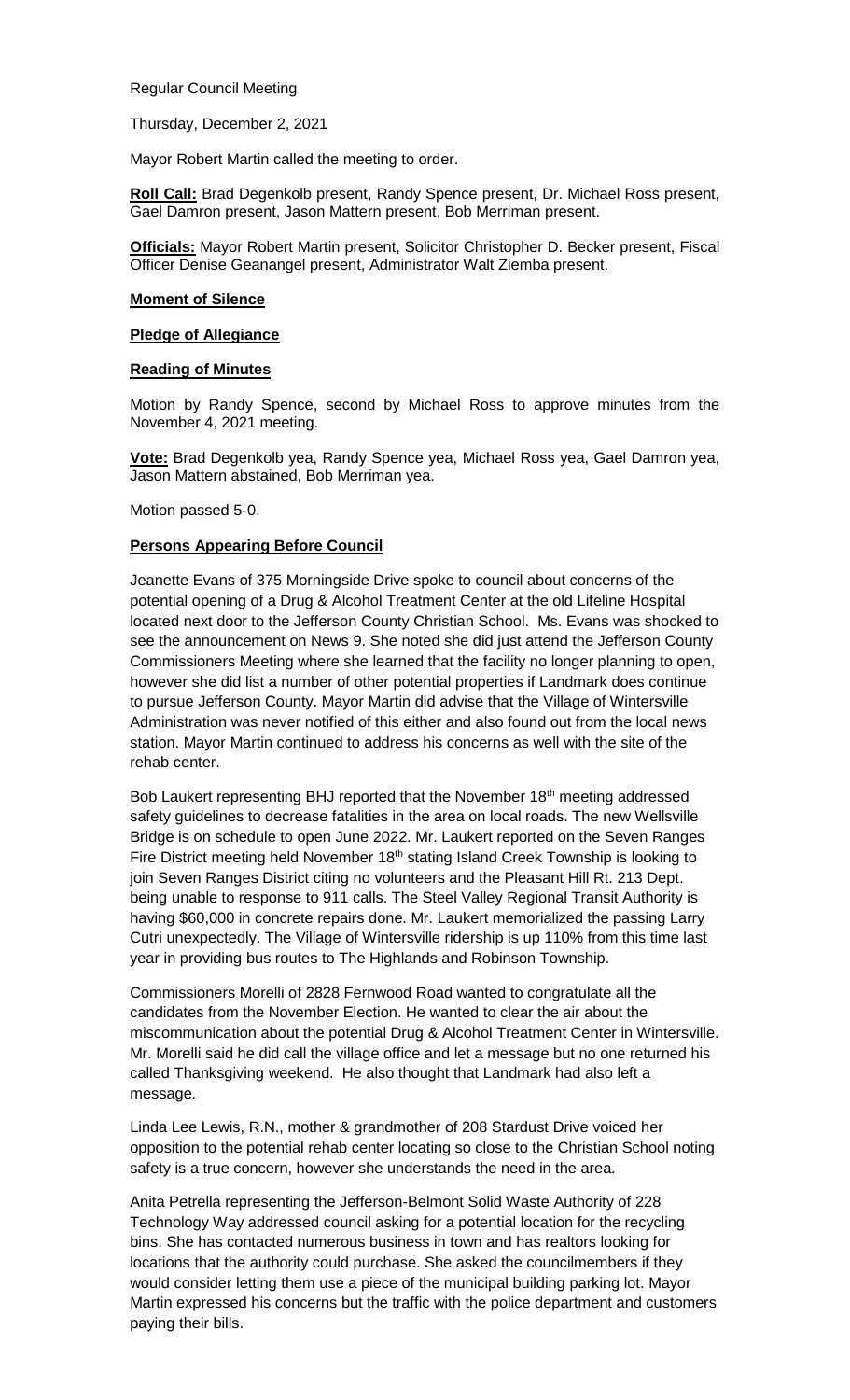### **Ordinance and/or Resolution**

**Ordinance 2021-27**: to Approve the Temporary Appropriations for Fiscal Year 2022 was read for the first time. Motion by Jason Mattern second Gael Damron to suspend the rules for an emergency read.

**Roll Call:** Brad Degenkolb yea, Randy Spence yea, Michael Ross, yea, Gael Damron yea, Jason Mattern yea, Bob Merriman yea.

**Vote:** Motion passed 6-0.

**Ordinance 2021-27**: to Approve the Temporary Appropriations for Fiscal Year 2022 was read for the second and third time.

Motion by Bob Merriman second Jason Mattern to approve said Ordinance.

**Roll Call:** Brad Degenkolb yea, Randy Spence yea, Michael Ross, yea, Gael Damron yea, Jason Mattern yea, Bob Merriman yea.

**Vote:** Motion passed 6-0.

**Ordinance 2021-28:** Providing for Pay Raises for the Village Employees Effective on the First Pay of 2022 was read for the first time. Motion by Jason Mattern second Bob Merriman to suspend the rules for an emergency read.

**Roll Call:** Brad Degenkolb yea, Randy Spence yea, Michael Ross, yea, Gael Damron yea, Jason Mattern yea, Bob Merriman yea.

**Vote:** Motion passed 6-0.

Ordinance 2021-28 Providing for Pay Raises for the Village Employees Effective on the First Pay of 2022 was read for the second and third time.

Motion by Jason Mattern second Bob Merriman to approve said ordinance.

**Roll Call:** Brad Degenkolb yea, Randy Spence yea, Michael Ross, yea, Gael Damron yea, Jason Mattern yea, Bob Merriman yea.

**Vote:** Motion passed 6-0.

**Ordinance 2021-29:** Declaring that 2008 Ford F-150 Pickup Truck VIN: 1FTNF21598ED92937 is no longer needed and Authorize the Sale to Highest & Best Bidder in Accordance with ORC 721.15 was read for the first time.

Motion by Jason Mattern second Bob Merriman to suspend the rules for an emergency read.

**Roll Call:** Brad Degenkolb yea, Randy Spence yea, Michael Ross, yea, Gael Damron yea, Jason Mattern yea, Bob Merriman yea.

**Vote:** Motion passed 6-0.

**Ordinance 2021-29**: Declaring that 2008 Ford F-350 Pickup Truck VIN: 1FDWX315558EC83166 is no longer needed and Authorize the Sale to Highest & Best Bidder in Accordance with ORC 721.15 was read for the first time.

Motion by Jason Mattern second Bob Gael Damron to approve said Ordinance.

**Roll Call:** Brad Degenkolb yea, Randy Spence yea, Michael Ross, yea, Gael Damron yea, Jason Mattern yea, Bob Merriman yea.

**Vote:** Motion passed 6-0.

**Ordinance 2021-29**: Declaring that 2008 Ford F-350 Pickup Truck VIN: 1FDWX315558EC83166 is no longer needed and Authorize the Sale to Highest & Best Bidder in Accordance with ORC 721.15 was read for the second and third.

Motion by Jason Mattern second Bob Merriman to approve said Ordinance.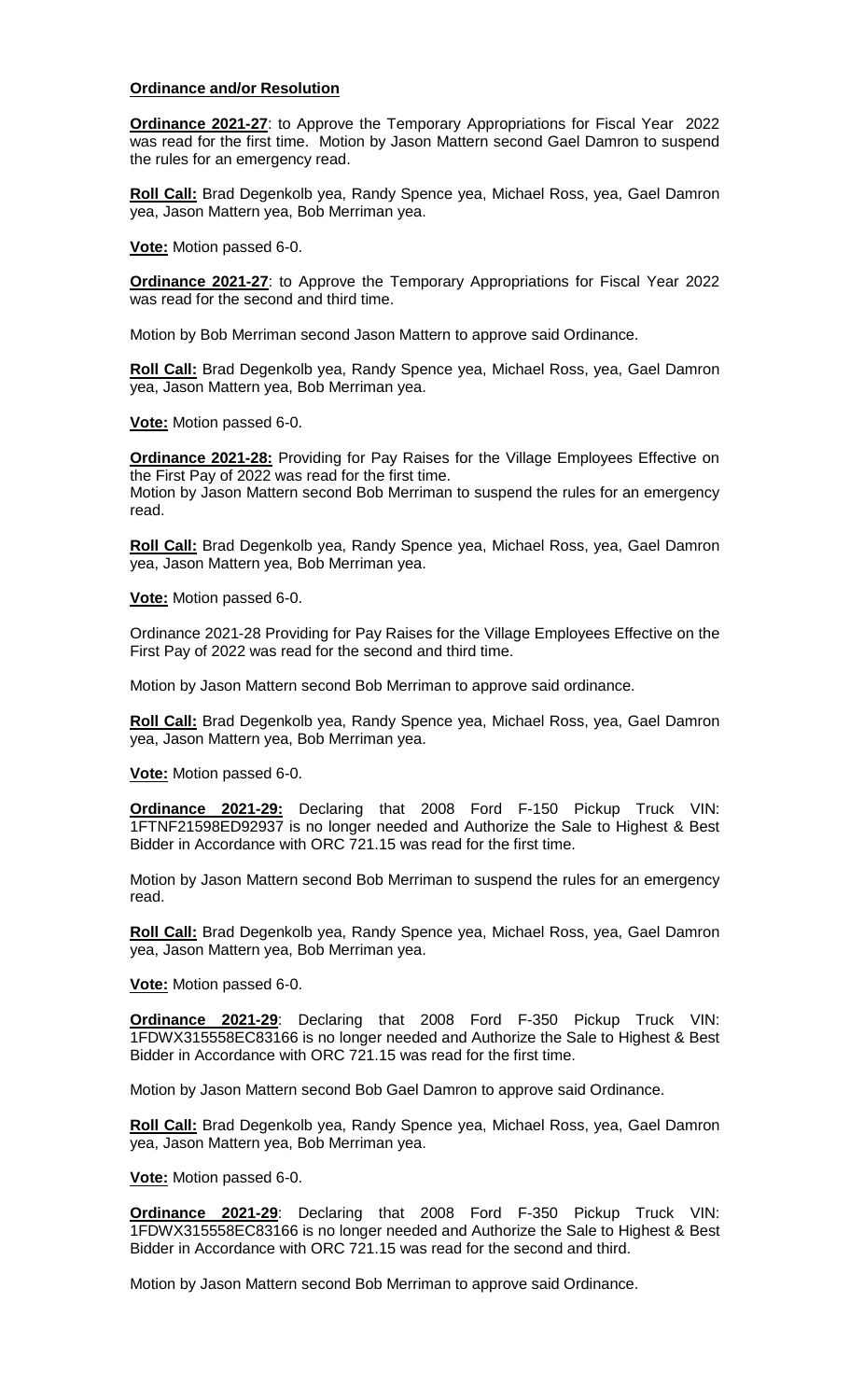**Roll Call:** Brad Degenkolb yea, Randy Spence yea, Michael Ross, yea, Gael Damron yea, Jason Mattern yea, Bob Merriman yea.

**Vote:** Motion passed 6-0.

#### **Reports & Announcements**

Mayor Martin read the Magistrate and Police and Code Enforcement officers reports for the months of November.

The Sanitation pickup dates for the Holidays is as follows:

Christmas: Pick up both Thursday & Friday Routes on Thursday December 23rd. New Year's: Pick up both Thursday & Friday Routes on Thursday December 30<sup>th</sup>.

The office will closed December  $23<sup>rd</sup>$  at Noon and remain closed Friday December  $24<sup>th</sup>$ . The office will closed Thursday December  $30<sup>th</sup>$  at 2:00 P.M. and all day Friday December 31<sup>st</sup>.

Motion by Jason Mattern second Michael Ross to approve \$500.00 for the employee Christmas luncheon.

**Roll Call:** Brad Degenkolb yea, Randy Spence yea, Michael Ross, yea, Gael Damron yea, Jason Mattern yea, Bob Merriman yea.

**Vote:** Motion passed 6-0.

Motion by Jason Mattern second Michael Ross to approve \$25.00 girt cards for all employees.

**Roll Call:** Brad Degenkolb yea, Randy Spence yea, Michael Ross, yea, Gael Damron yea, Jason Mattern yea, Bob Merriman yea.

**Vote:** Motion passed 6-0.

Mayor Martin recognized Mike and Dreama Lamantia for their reaching out to a neighbor in need by using his own bobcat.

### **Administrator Report**

The leaf pick up was delayed due to staffing issues. Administrator Ziemba asked Solicitor Becker to prepare an Ordinance for the wage base rate pay increase for the January 6, 2022 meeting.

#### **New Business**

Bob Merriman thanked everyone who helped with the organization of the Christmas parade and all the participants.

Jason Mattern scheduled an ordinance meeting for Monday, December 20, 2021 at 6 P.M. Mr. Mattern inquired of the status of Terrace Avenue drainage problems and the AEP line by Giannamore's Pizza. Walt Ziemba advised that the village is working to get these issues fixed. Mr. Mattern gave recognition to Jerry Boyd leading the Wintersville Good Neighbors Group.

Gael Damron thanked Bob Merriman and his team on a successful Christmas Parade. She also wished outgoing councilman Brad Degenkolb and Mayor Robert Martin well.

Michael Ross recognized Martin Martin's 20 years of service to the village and wished him well in his retirement.

Randy Spence thanked Bob Merriman and his team for a job well done with the Christmas parade.

Councilman Degenkolb said his term has come to a close and thanked former Mayor Robert Gale and Mayor Martin for their time spend together. Brad asked that all councilmembers remember "communication and community" should remain a fore front when serving as an elected member of council.